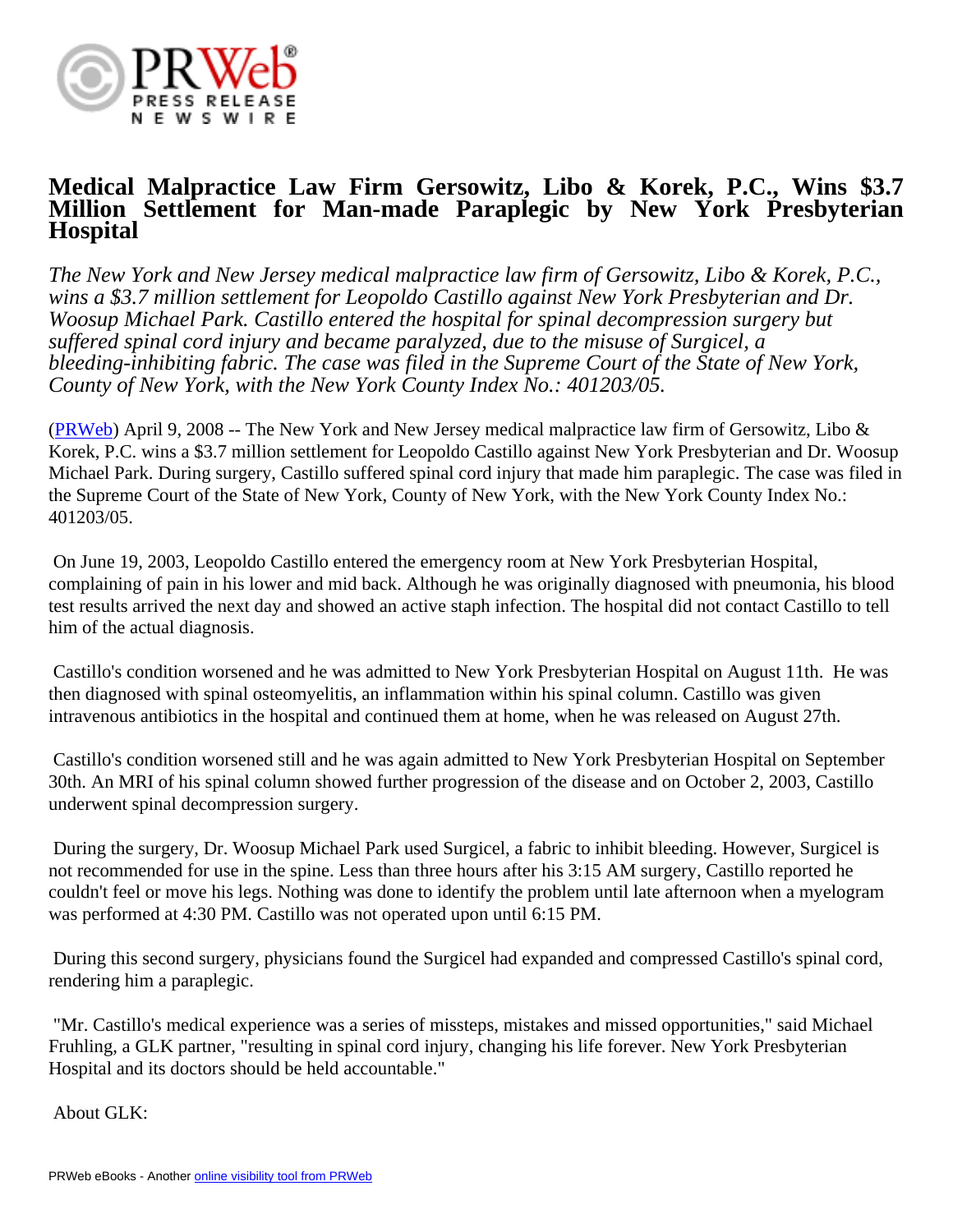

 Gersowitz, Libo & Korek, P.C., (GLK) is a New York and New Jersey personal injury and medical malpractice law firm that is passionate about helping seriously injured people. Our clients are seriously injured in auto accidents, by defective products or through doctors' mistakes. They and their loved ones deserve dignity and justice, and we work hard to deliver for them. For more information, call: 1-800-LAW-9997 or visit: [www.lawyertime.com](http://www.lawyertime.com) .

###